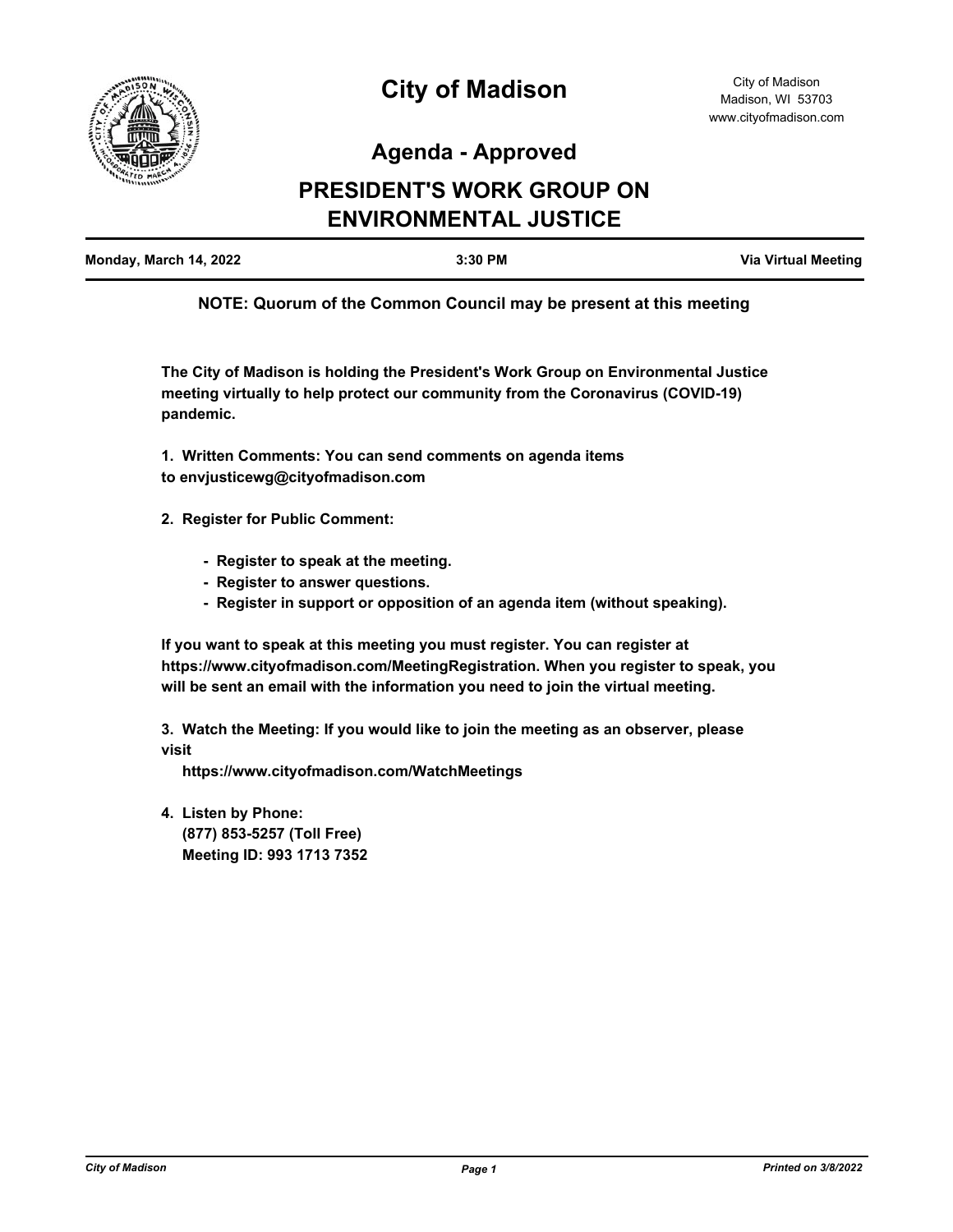If you need an interpreter, translator, materials in alternate formats or other accommodations to access this service, activity or program, please call the phone number below at least three business days prior to the meeting.

Si necesita un intérprete, un traductor, materiales en formatos alternativos u otros arreglos para acceder a este servicio, actividad o programa, comuníquese al número de teléfono que figura a continuación tres días hábiles como mínimo antes de la reunión.

Yog hais tias koj xav tau ib tug neeg txhais lus, ib tug neeg txhais ntawv, cov ntawv ua lwm hom ntawv los sis lwm cov kev pab kom siv tau cov kev pab, cov kev ua ub no (activity) los sis qhov kev pab cuam, thov hu rau tus xov tooj hauv qab yam tsawg peb hnub ua hauj lwm ua ntej yuav tuaj sib tham.

For accommodations, contact: Matalin Schoone, Legislative Management System Specialist, Common Council Office, (608) 266-4074 or email envjusticewg@cityofmadison.com

#### **CALL TO ORDER / ROLL CALL**

#### **MEETING INSTRUCTIONS**

#### **APPROVAL OF MINUTES**

Draft minutes from 2/21/22 meeting: http://madison.legistar.com/Calendar.aspx

#### **PUBLIC COMMENT**

**1. [70437](http://madison.legistar.com/gateway.aspx?m=l&id=/matter.aspx?key=82504)** Public Comment (3/14/22 meeting) \*\*For items not on the agenda\*\*

## **DISCLOSURES AND RECUSALS**

Members of the body should make any required disclosures or recusals under the City's Ethics Code.